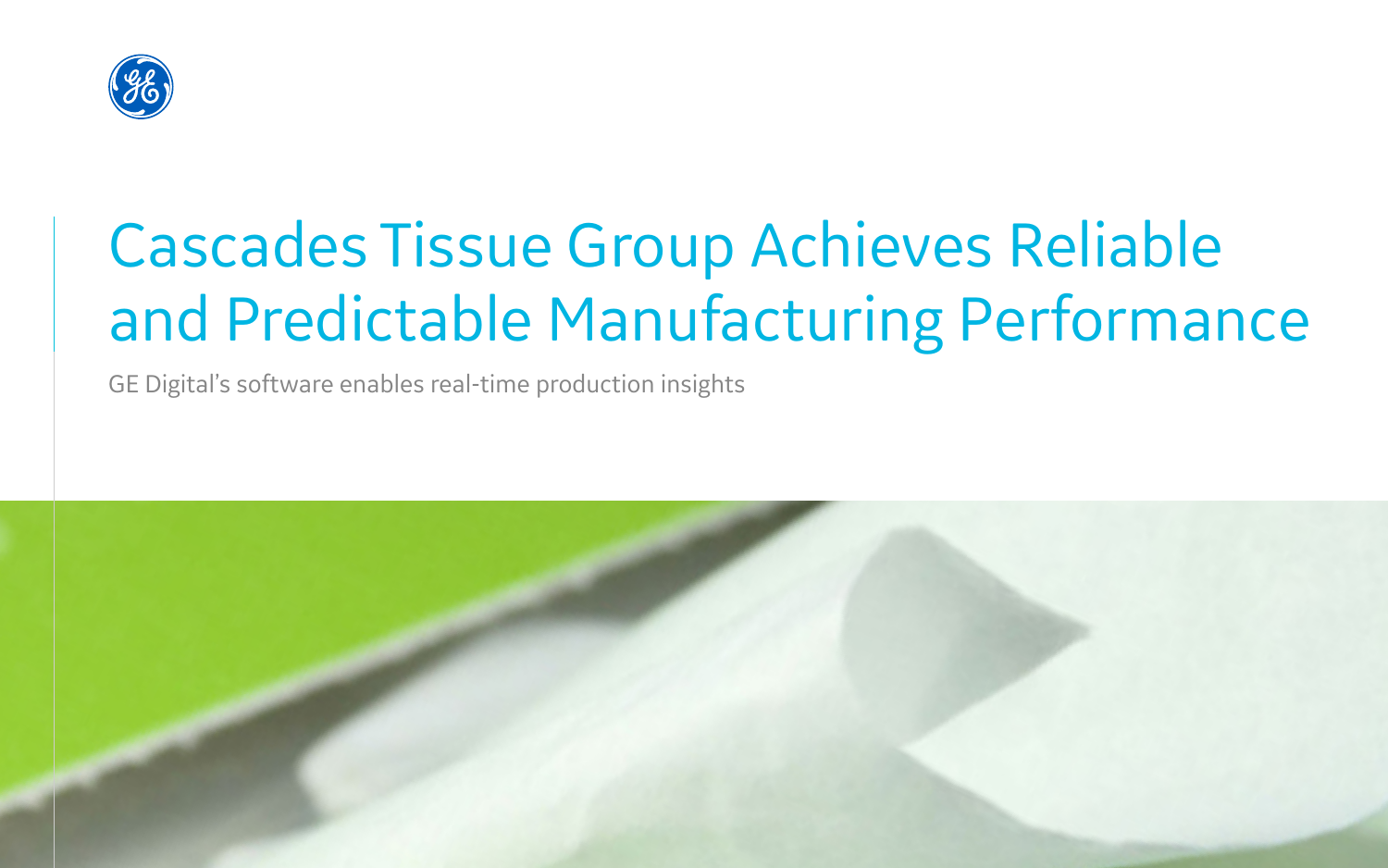#### **A blast into the siloed past…**

It's 5 a.m., and Sarah Smith is starting her shift as an operator at Cascades Tissue Group in Memphis, Tennessee. As she begins to look at the work from the previous shift, she realizes they didn't produce the amount of tissue products they were supposed to because one of the lines went down. But she doesn't have the visibility or analysis to understand what caused the downtime. Sarah also knows her plant continually faces quality issues compared to Cascades' other plants, but she isn't sure where to make improvements to ensure better consistency. These types of hypothetical scenarios were not uncommon at Cascades before the company implemented powerful manufacturing execution system (MES) capabilities. Today, Cascades has a real-time pulse on its operations to make fast informed decisions across its various sites—ensuring quality and consistent production.

#### About Cascades

If you're a consumer who buys environmentally friendly products, Cascades is likely a name you trust. As a well-known North American tissue manufacturing and conversion company, Cascades produces paper hand towels, paper towels, bathroom tissue, facial tissue, napkins and wipes, and also designs dispensers for its tissue products. Headquartered in Canada, Cascades is the fourth largest tissue paper manufacturer in North America today.

The company is known for its strong environmental practices and offers a complete range of products that are made from recycled fibers and carry certification seals, including PCF (Processed Chlorine Free), EcoLogo, Green Seal and Green-e®. Environmentally friendly Cascades products are made with less water than the Canadian industry average, and they are compostable and biodegradable.

Along with sustainble green manufacturing, quality is core to the Cascades brand value. Understanding that there is no compromise when it comes to consumer expectations related to quality, Cascades has invested in equipment, processes, and a culture that enable it to manufacture a higher quality product with a smaller ecological footprint.

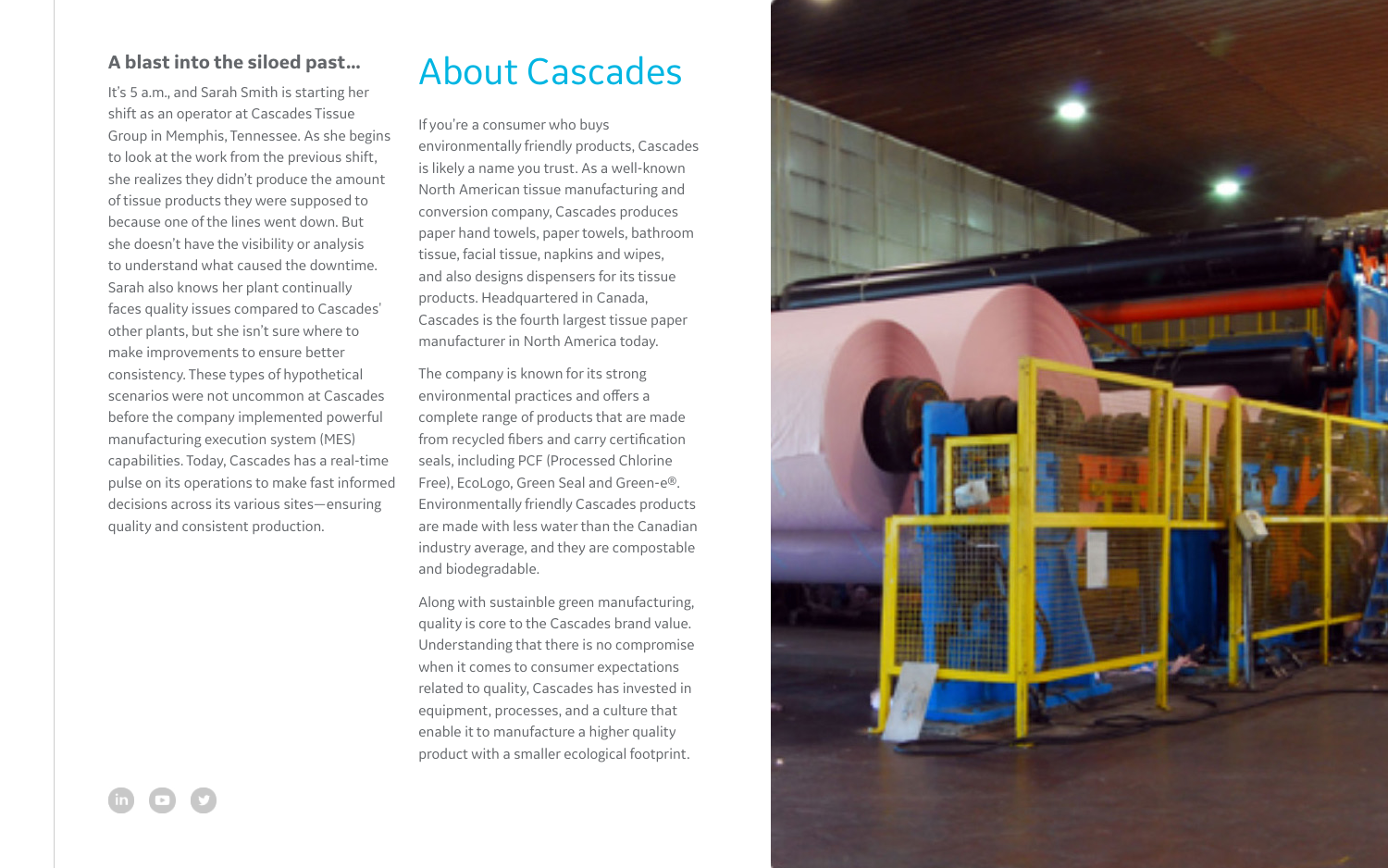# The challenges of business growth and disparate systems

As part of its growth strategy, Cascades Tissue Group, a division of Cascades, acquired several manufacturing sites, which resulted in disparate automation infrastructures. Some of the plants were 100 years old and without a lot of data or sensors on machines, making it difficult to effectively monitor them and gain operational visibilty.

Lack of consistent visibility, reporting, and performance metrics hindered the ability to effectively assess production downtime, efficiency, and quality characteristics. The company could not compare the operational performance of its individual sites to make informed decisions about how to allocate new resources across its operations. It needed a common platform whereby different systems could connect and talk to each other using real-time information and analytics.

# GE Digital's solution: Real-time decision support on a common platform

With GE Digital's software, Cascades Tissue Group embarked on a phased approach to upgrade the automation infrastructure of the paper line across its key manufacturing sites.

- For phase one, the goal was to identify key process parameters and to ensure that data was collected uniformly across all sites. GE Digital's Historian provided a site-wide platform for consistent data collection, archiving, and distribution. The solution allowed Cascades Tissue Group to aggregate its data in a central place and quickly extract value from it through data analysis to drive better, faster business decisions.
- In the second phase, it installed GE Digital's Plant Applications, part of the Brilliant Manufacturing suite. The solution's powerful manufacturing execution system (MES) capabilities provided a common platform to track real-time production, manage quality, monitor downtime, and gather genealogy information.
- To facilitate continuous improvement, the company also integrated a web-based tool with sophisticated trending and reporting capabilities to access, analyze, and visualize production data.



*"Data is really important to us to improve stability of the operation. GE provided the most complete software suite for our needs."* 

**Benoit Lapensée, MES Director, Cascades Tissue Group**



*GE Digital's Plant Applications software helps track real-time production.*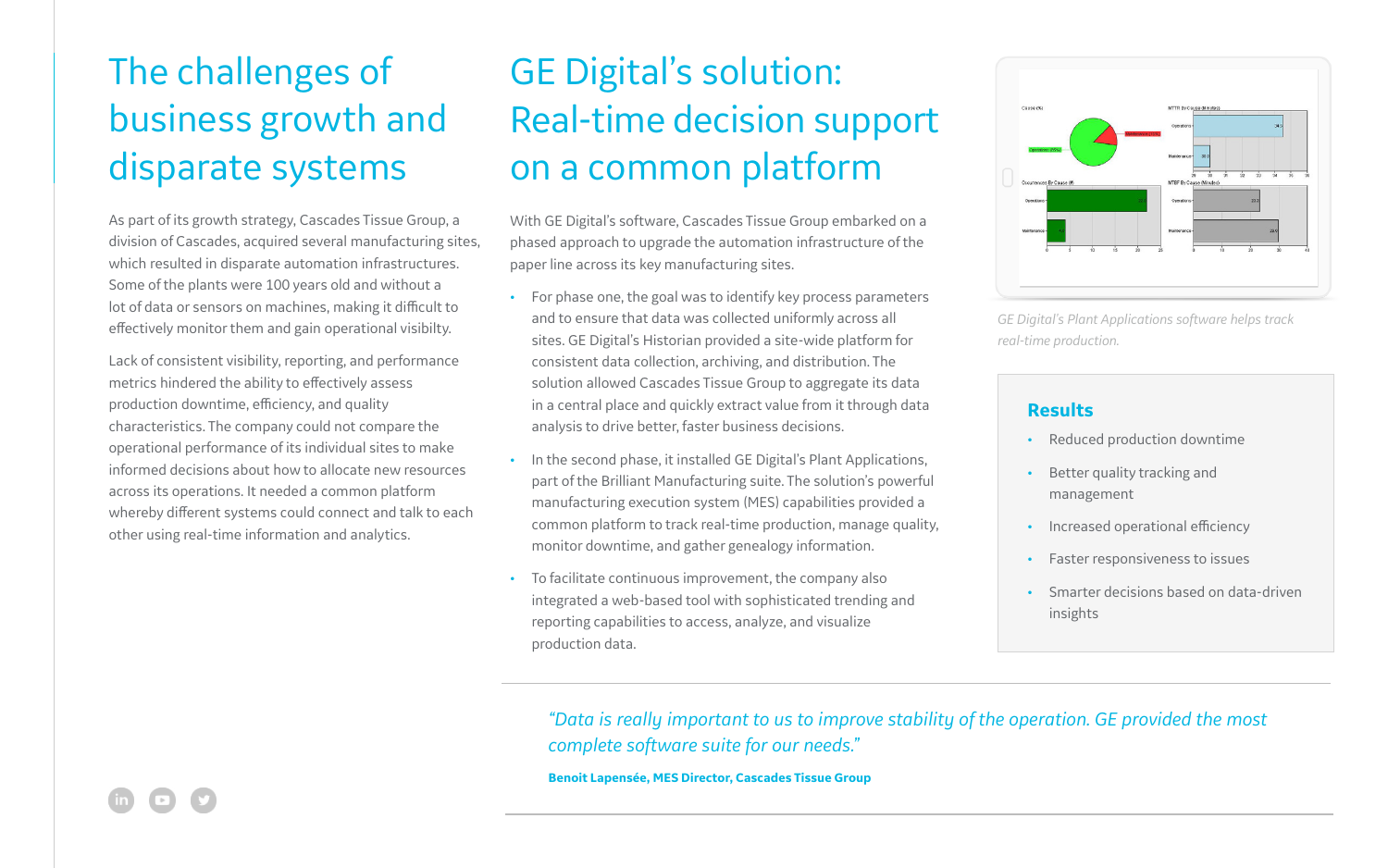### Continued competitiveness by tracking downtime and quality

A critical goal for Cacades Tissue Group was to track production downtime. Using sensors and signals on the machines, it sought to understand where downtime was occuring by starting with a common basis for all of its lines. While machines may be operating, they could be running dry and thus not driving productivity or profitability. By understanding which machines had production issues, it could adapt to that equipment to avoid downtime.

Quality was also a top priority for the business. Being in a very aggressive retail market with many different brands, Cascades Tissue Group wanted to ensure its quality stood out from competitors. To provide the level of quality that consumers expected, it needed a way to track quality and drive consistency across its products, no matter which plant or line produced it.

### Process improvements through better data visibility and analysis

With GE Digital's software, connected data has been a key enabler of better business performance, providing Cascades Tissue Group with deeper insights into its operations. The solution collects and analyzes data, and automates and integrates the information-related activities for performance optimization holistically. With these capabilities, operators can make objective business decisions related to efficiency, downtime, and quality.

In the past, machines could run or set up however the operator chose, only to have the next operator change everything back to "his or her own way." Now data provides a single version of the truth of machine behavior, and through analytics, users can see the trends and understand the impact of making changes.

Understanding how the machines work enables users to make the best decisions for improvements. For example, operators can see how changes to the speed of a machine will impact the softness of the paper by monitoring the output, quality specs, and data points related to the product itself and track those against the process setup. Data analysis brings deep operational insights that were previously untapped.



*Using data analysis to understand machine performance allows for better decisions.*



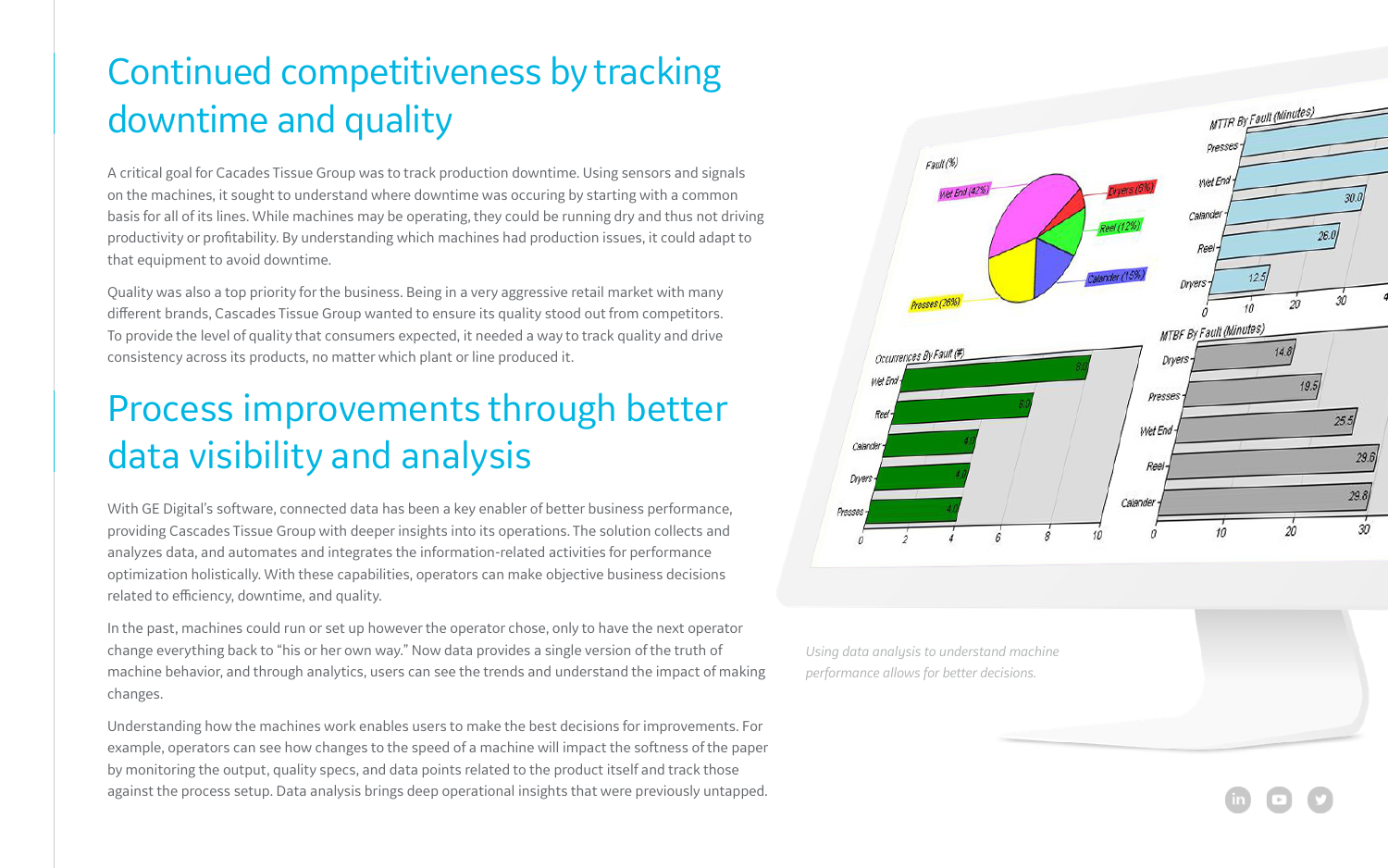Before implementing GE Digital's software, operators had to wait until a report came out at the end of the month and try to figure out what happened and fix it. Now, they can see in real time if there's a problem, where it is, what it is, and inform the right people to address it. This level of responsiveness helps increase qualty and efficiency and improve key performance indicators (KPIs).

For example, operators can quickly and easily access real-time KPIs such as OEE. This capability helps drive efficiency because when operators see the metrics, they understand what they are and how to make adjustments to ensure machines are running at peak performance. Furthermore, the way OEE is calculated is now centralized and standardized, whereas before, operators had their own ways to calculate the metrics, causing inconsistent views and results.

### Higher Overall Equipment Effectiveness (OEE)

With GE Digital's software, Cascades Tissue Group can ensure quality and consistent production with critical insight into quality information and process performance. The solution delivers an integrated approach that accelerates information delivery and enables product reliability—increasing consumer confidence and brand loyalty.

Furthermore, to drive sustainable manufacturing, the software helps uncover data from systems and sensors, and makes it available for both usage analysis and the process or equipment tuning that eliminates excessive usage. It provides intuitive visibility into resource consumption in areas controlled by operators, technicians, and management, empowering them to drive savings as events occur.

With a single view of production data powered by GE Digital's software, operators at Cascades Tissue Group can make informed decisions that help drive quality improvements and increase manufacturing efficiency across the various sites critical for sustainable growth and a competitive edge.

#### Powerful business outcomes help drive continued competitiveness

*GE Digital's Brilliant Manufacturing software leverages the power of the Industrial Internet, enabling Cascades Tissue Group to optimize its production performance for a competitive edge.*

*Cascades Tissue Group can now keep a real-time pulse on operations, whether it's the speed of a machine in Toronto or in Memphis. If there's a problem, everybody knows in real time what's occuring on the production floor. And this makes for rapid response times—driving faster problem solving and optimized performance.*